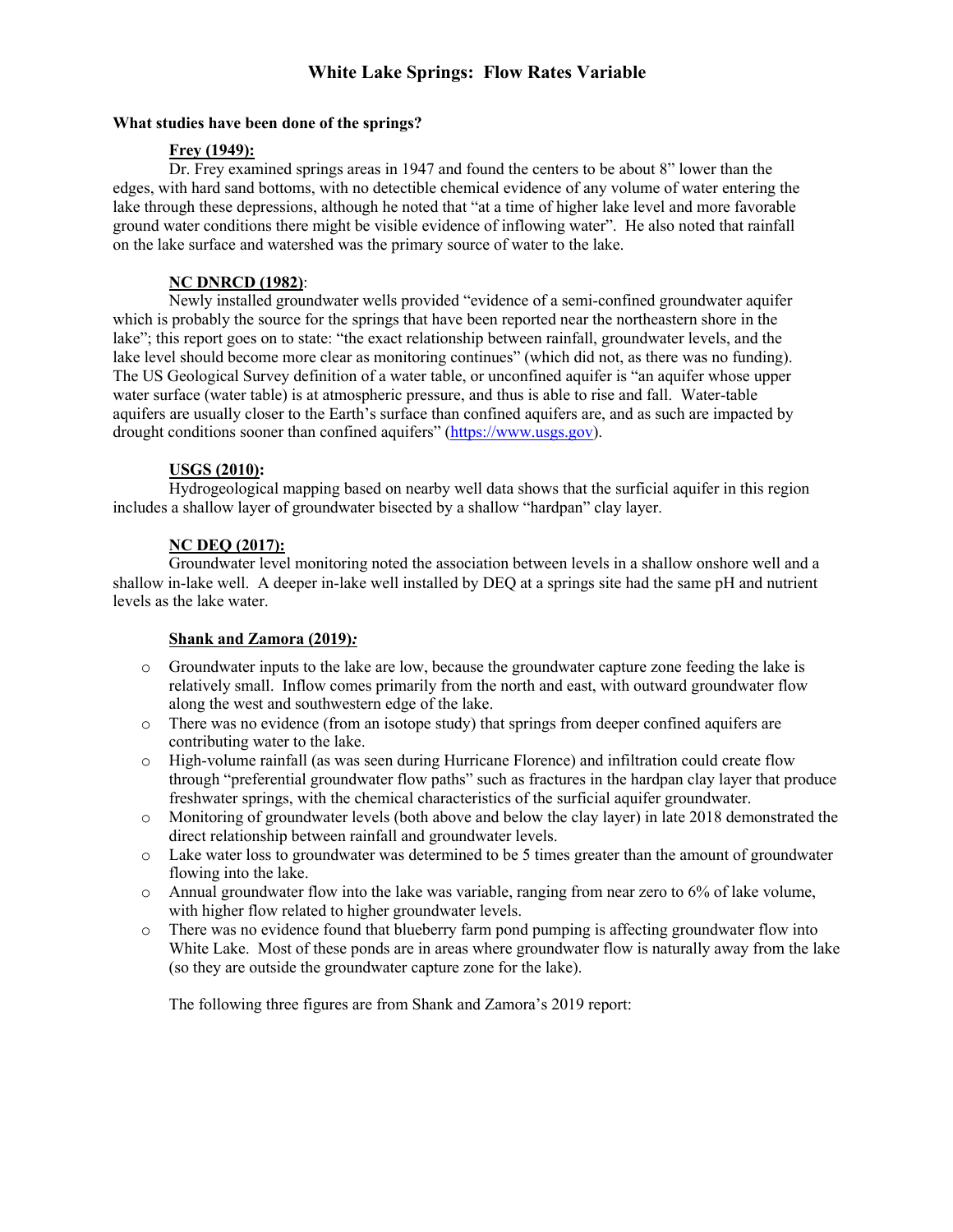

Figure 16. Time-series water level plots from east (E) and west (W) well transects. W1 is closest and W3 is furthest from lake. E3 is shallow and E3D is a deep well. White Lake water level was monitored at end of lake pier







Figure 20. Plan view of 3-D numerical simulation showing groundwater flow lines. Dashed white line marks the flow divide: groundwater on the left side generally flows towards the Cape Fear River and groundwater on the righ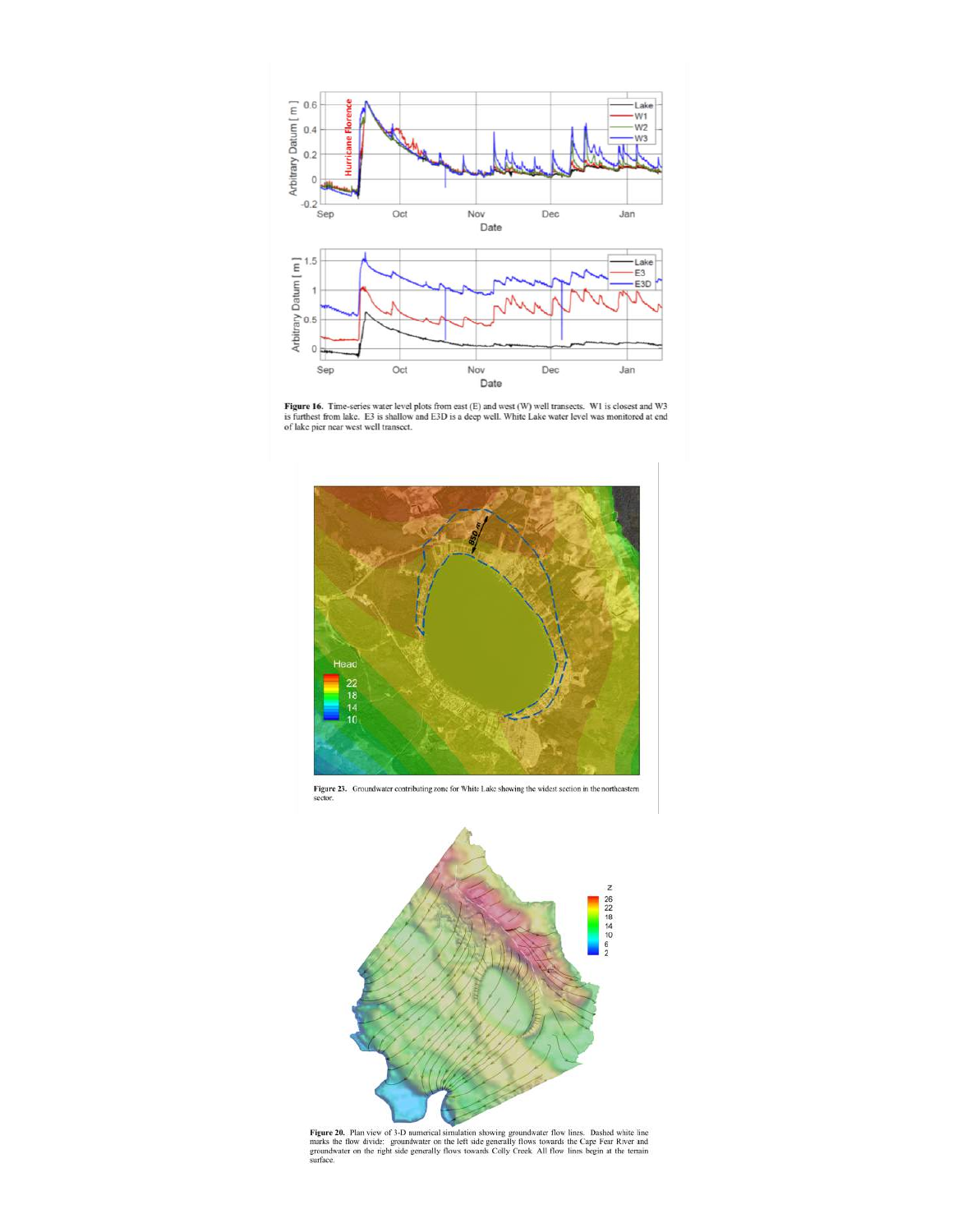Shown below is a cropped image from aerial photography of White Lake taken in 2013, with the springs visible as white sand areas. The springs are generally clustered along the seven-foot depth contour along the eastern shoreline.



#### **Steve Bunn and Bill Stafford Springs Sampling**

Seepage meters were constructed, based on the design in Lee (1977), allowing for the direct measurement of springs flow rates. The simple devices seal off a 3-square foot area of lake bottom, and a bag is attached to a valve to capture water flow for a timed period.



The first sampling was done in July 2018, with divers placing a seepage meter in a 30' diameter spring (#1); the flow rate was measured at 0.26 gallons/hr (1 liter/hr), and the seepage meter was removed after the measurement was made. Rainfall was above average in the early summer 2018, with June rain totaling 10 inches, but no lake level measurements were available.

On September 15, 2021, divers installed a seepage meter in a 15-foot diameter spring (#2); the flow rate was 0.63 gallons/hr (2.4 liters/hr), or an estimated 35 gallons/hr total flow for the 15-ft. spring. Several other springs were tested, and no flow was detected. September rainfall was 3.2 inches, and lake level was 64.35 feet NAVD 88.